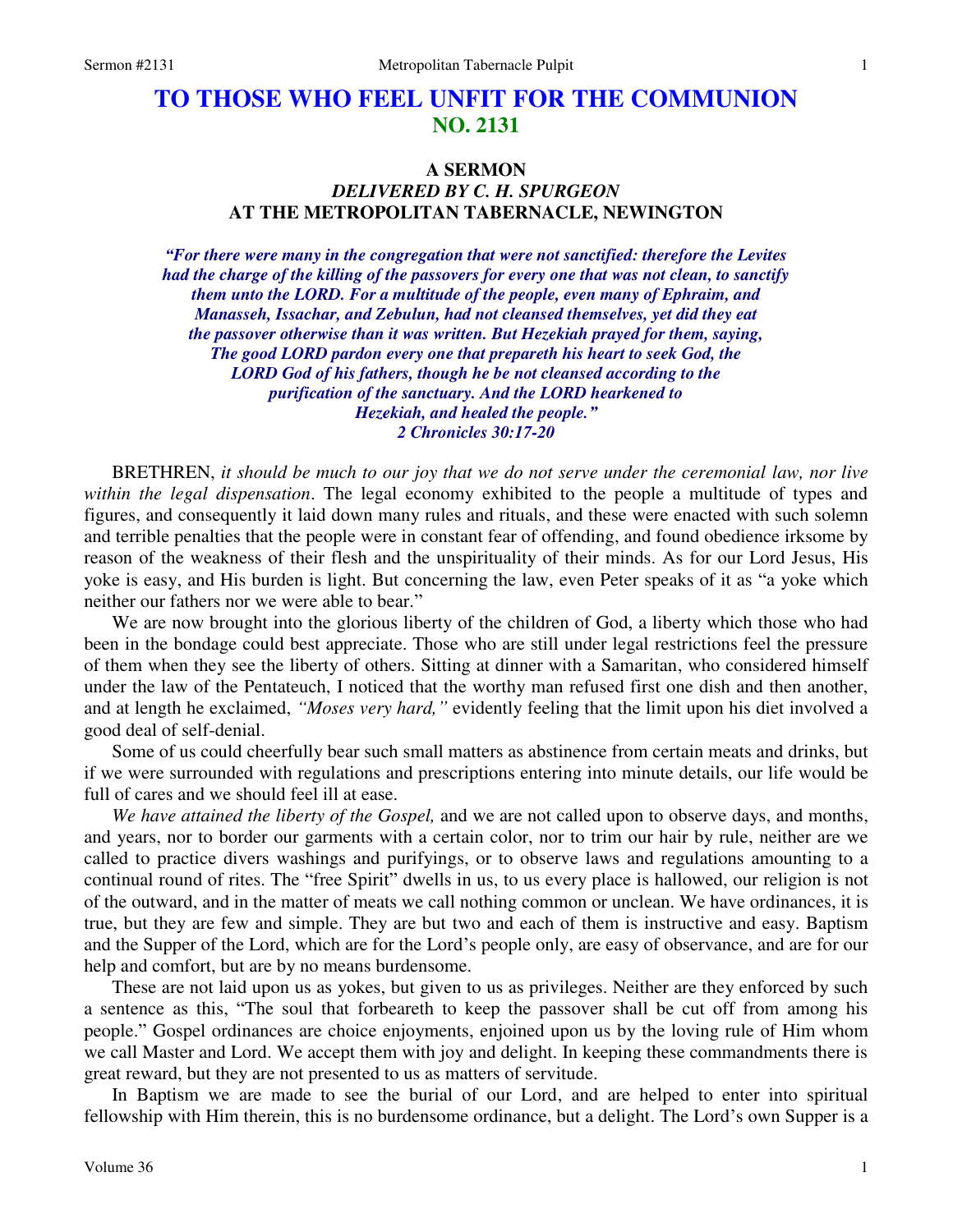joyful festival, a feast of fat things, of fat things full of marrow, of wines on the lees well-refined. All is joy and rest about these two ordinances. In enjoying them we feel that we are not under law, but under grace. I would not have you come to this table with the same trembling with which an Israelite ate the passover, or stand there as the Israelite did, with your loins girt, and your staff in your hand, eating in haste and apprehension. Nay, but you may sit at ease, or even recline, to express the rest which you enjoy at the Lord's table, and the close communion to which your Redeemer invites you. He has called you His friends, and He has honored you to be His table companions, to sit and feast with Him without reserve.

 Lest liberty should degenerate into license, I am bound to remind you that *we are not left without command and direction*. The law of love is as binding on us as ever the law of works could have been. We are still called to obedience—the obedience of faith. A most strict but most happy service grows out of sonship, and no true son wishes to disown it. Should not the son honor his father? Does not the Lord Himself say, "If I be a father, where is mine honor?"

 There is a service of which we read, that God spares such a one, "as a man spareth his own son that serveth him." We are not under the law, but yet we are not without law to Christ, and concerning these ordinances which I have described as the privilege of the Lord's free men, there is an order of the Lord's house, and a discipline of His family, which must by no means be set aside by the loving child. We are not slaves fearing the lash, but we are sons who have a filial fear of grieving our heavenly Father.

 The rules concerning the passover, and the right keeping of that high festival were plain and definite, and to break them would have been a great offense to the God of Israel. These rules required a certain ceremonial cleanness on the part of all who partook of the Paschal lamb, and those who were defiled were kept back, so that they could not present the offering of the Lord in its appointed season. The sacred rite was not to be celebrated in heedless formalism, but with a careful cleansing out of the old leaven, that they might keep the feast aright.

 Now, concerning the memorial Supper of the Lord, we have no rubric as to the bread or the wine, and no prescribed regulation as to posture or manner of procedure, and yet there are certain notes of guidance which we shall do well to follow with loving care.

 For instance, when we come to this table of the Lord, it should not be without a preparedness of heart for it—"Let a man examine himself, and so let him eat of this bread, and drink of this cup." To come here irreverently, or with sinister motive, is to secure condemnation. To come here idly and carelessly is to lose the blessing. We should approach the table with hearts full of humility, gratitude, faith and expectation. We should receive the bread and wine with sincere longing after fellowship with Christ, tender love to His blessed person and great joy in His finished work. If we do not thus partake of the sacred feast we shall miss its high design.

 Yet, nevertheless, since I fear that there may be a certain number here tonight of the Lord's own people, who are in the condition of the multitude in Hezekiah's day, out of Manasseh and Zebulun, who have not sufficiently cleansed themselves after the manner of the purification of the sanctuary, I am anxious to show them how they may, even now, come to the divine ordinance, and realize profit from it, through the abundance of divine grace.

 God helping them, from this moment they may commence the necessary preparedness of heart, and may speedily attain to it. So long as they do sincerely wish to meet with God, and to enjoy fellowship with Him in His ordinance, there is no reason why they should retire from the assembly of the saints. They may begin, even now, I say, to make ready for this festival, and by divine grace they may so partake of this supper, as to find in it all that their hearts desire.

 Our Lord is able, by His Spirit, to wash away their present defilement, and quicken them in mind and soul, so that they may both draw near to God with true heart, and discern the Lord's body with clear understanding. Such is the power of divine grace, that in a few moments the Lord can take away all iniquity, and receive us graciously. Our Great High Priest, in the sacred authority of His divine office,

2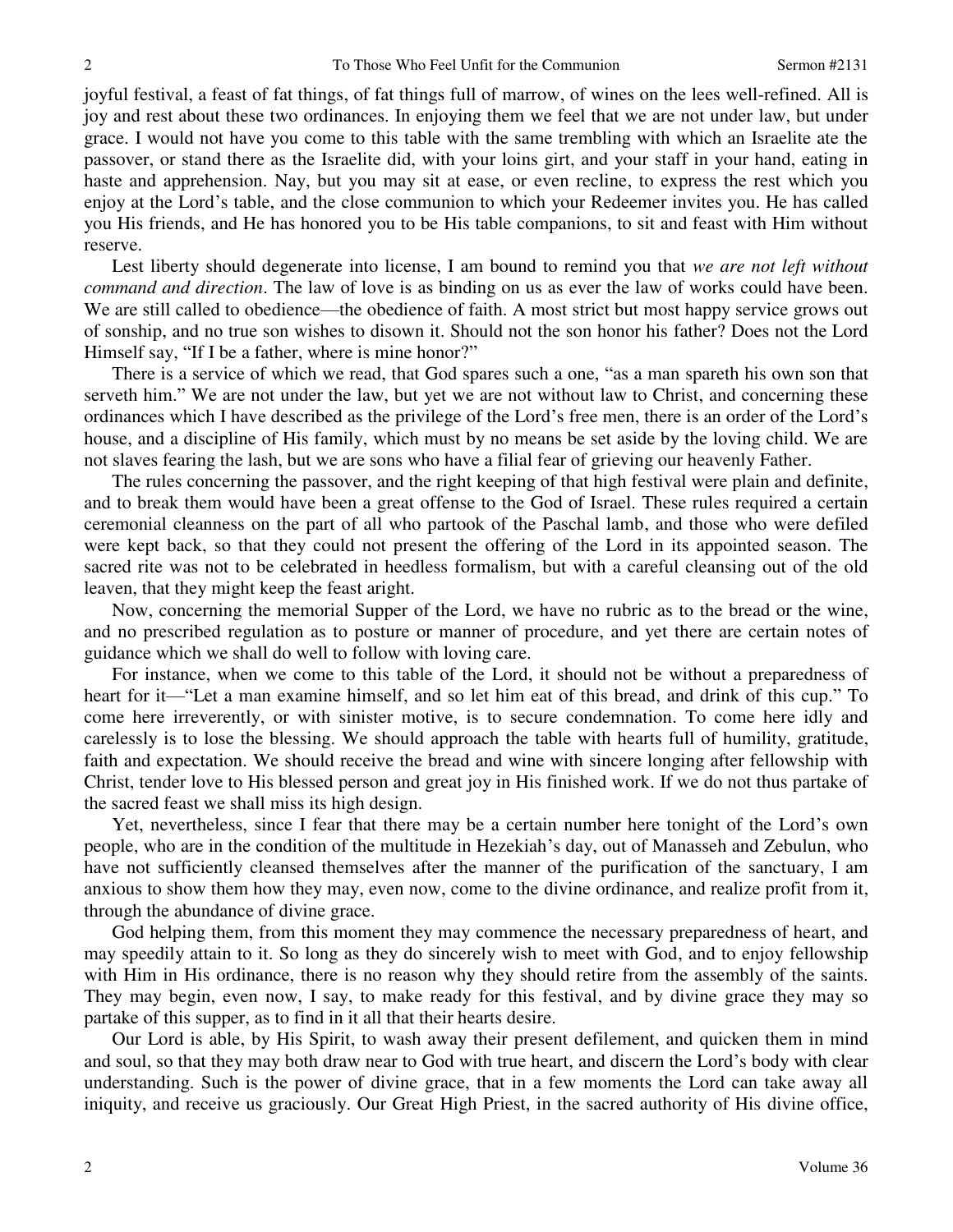can confer perfect cleansing, and give us full right to sit with the family, and partake of the lamb, and to rest beneath the roof, whose door has been marked for safety by the sprinkled blood.

**I.** So I will begin by saying, first, that as in the case before us in the text, so at this very time, THERE ARE SEASONS WHEN WE FEEL UNFIT FOR THE SACRED ORDINANCE OF THE LORD'S HOUSE.

 It may be, that at this hour, there are many in the congregation who are not sanctified for the feast, and are not cleansed according to the due order. I speak not of you all, there are choice spirits in this place, who "walk in the light, as God is in the light," and have fellowship with God perpetually, so that the blood of Jesus cleanses them from all sin. Why should we not all seek this acceptable preparedness, so that we may never be unfit for the most hallowed of all engagements?

 Ought we ever to be unfit for our Lord's table? Those two disciples who walked from Jerusalem to Emmaus, talked together by the way. What a mercy it was that when their Lord asked them the manner of their communications they could give this for their short answer, "Concerning Jesus of Nazareth"! Could you answer in such commendable style when you talk together?

 Consider, my brethren, and answer to your consciences. It is well to be in such a condition that in our common talk we are still keeping near to Jesus of Nazareth. The transition from our private dialogue to our Lord's actual company, and even to His being made known unto us in the breaking of bread, should be just like the gliding of a stream from one part of its channel to another, as it hastens its constant flow towards the boundless sea.

 I fear that many of us have to complain of ourselves at times that we feel unfit for any holy thing, and most of all for the solemn engagements of this hallowed ordinance. Let us think of the ways in which the Israelites were rendered unfit for the passover and see how far they tally with our unfitness for the Supper.

*Some were kept away by defilement*. Read in Numbers, ninth chapter, sixth verse—"And there were certain men, who were defiled by the dead body of a man, that they could not keep the passover on that day: and they came before Moses and before Aaron on that day." For these men it was provided that they should keep the passover a month later, but they were to keep it without fail. Read the ninth and tenth verses—"And the LORD spake unto Moses, saying, Speak unto the children of Israel, saying, If any man of you or of your posterity shall be unclean by reason of a dead body, or be in a journey afar off, yet he shall keep the passover unto the LORD."

 I am afraid that you and I touch a great many dead bodies, and are often defiled thereby. You cannot go out to your business tomorrow morning but you will meet with that spiritual death which loads with corruption the air of "this present evil world." The dead in sin lie all around us, contact with their ways and motives, unless we are continually cleansed by divine grace, is defiling in many ways.

 Worse still, we cannot even stay at home without finding sin in our own dwellings. Yea, the mass of sin within your own selves, "the body of this death," as Paul calls it, is a constant source of defilement. Some quickness of temper, or levity of language, or excess of care, or thought of pride, or desire of covetousness, will occur. Oh, that we were delivered from the liability! These dead and corrupt things lie, not only in a corner, but on the table, in the bed, and everywhere, and when we touch them we are defiled. Whatever kind of sin it may be, whether of act, or of word, or of thought, or of imagination, or desire, it defiles more than most men imagine.

 Oh, that those who prate about perfection knew their own uncleanness! It were for their humbling, if they knew the sadly all-pervading influence of evil. How shall we pass through this huge charnel house of a world, so full of everything that is corrupt, without becoming daily defiled? There are sins even in our holy things. Who shall deliver us?

 A sense of defilement sadly tends to hinder fellowship. I know that if you are laboring tonight under a sense of sin, you do not feel the joyful liberty you would desire in coming to the hallowed table of your divine Lord. You long to have that sense of defilement sweetly removed by the application of the precious blood which cleanses from all sin. Thank God, that sacred purification is always available. You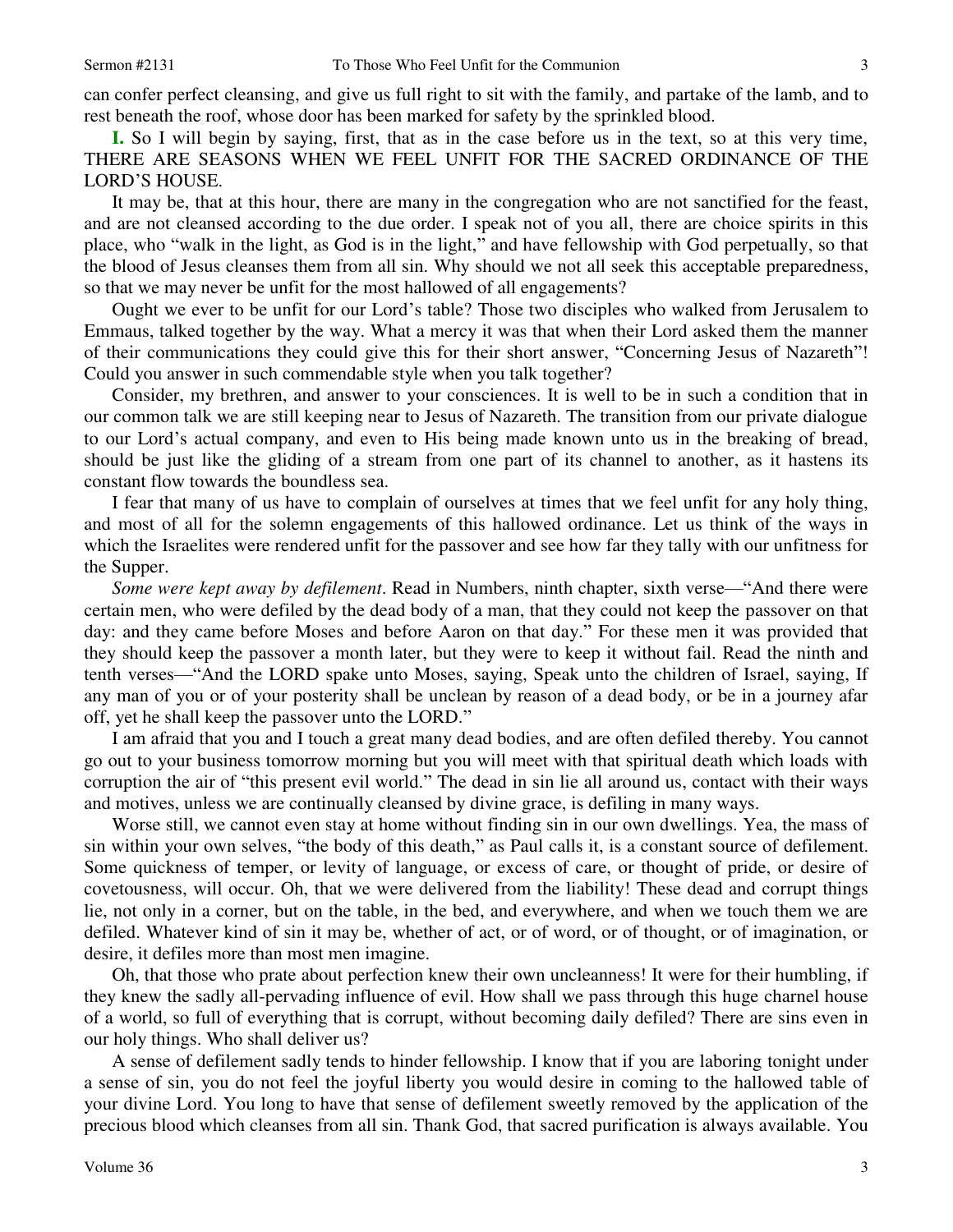can at once wash and be clean, and know yourself to be "accepted in the Beloved." Thus may you eat the passover even "as it is written," but in any case, even if burdened with sin, the Lord does not forbid you to remember the death of His dear Son. Like the men of Ephraim, you shall find pardon, every one.

 Peradventure, however, you are not conscious of having fallen into any known sin, but yet you feel like one who is not at home with God, but at some measure of a distance from Him. You are out of your usual walk and rest. That calm and holy frame, that perfect peace which once you enjoyed from hour to hour, has gone from you. Thus you have about you, spiritually, the second disqualification for the passover.

 When a man *was on a journey afar off* he could not keep the passover. The passover was a household institution. It required a house wherein the lamb could be slain and prepared for eating, and a door whereof the lintel and two side posts could be sprinkled with blood, so that, when a man was moving rapidly from place to place, and had no house where to sojourn, he could not observe the holy festival. Even thus, when you and I are out of our usual abode in Christ Jesus, and are wandering in anxiety, care, and doubt, we do not feel able to commune with our Lord as our hearts would desire.

Brethren, do we not sometimes flit to and fro, like Noah's dove, finding no rest? How hard, then, is it to get into the full teaching of this holy Supper! It is well to sing, "Return unto thy rest, O my soul, for the LORD hath dealt bountifully with thee," but till the prayer is answered, the ordinance is not enjoyed. The heart's blood of the Eucharist is nearness to God, and when we are afar off, it is a poor, dead ceremony. Its crown and joy is rest, and if we are tossed to and fro like the locust, and are like a rolling thing before the whirlwind, what use can we make of the mere form of the feast? Then are we very sadly disqualified for the sweets of communion, and feel disposed to go home and leave the holy feast to others. Yet such going home would be painful, and might even be injurious.

 O Lord, what shall Your servants do? We feel like men on a battlefield, and this ordinance is as green pastures, wherein the sheep feed, and lie down, while the shepherd comes among them, manifesting himself to them. Gracious Lord, quiet the inward warfare, and make us to lie down, as says the Psalmist, "He maketh me to lie down," for if You do not thus give us rest, we shall trample down even these holy pastures, and grieve Your Spirit.

 Beloved friends, some of you have come here tonight weary with the greatness of the way. You have been on a journey all this week, and you came to a halt on Saturday night afar off from that spirit of devotion which you should cultivate. Life of late has been full of troubles and perplexities. I pray the Lord to give you sweet rest at this moment, and bring you nigh to Himself. "Cast your care on him; for he careth for you." Lay your burdens down at the foot of the great burden-bearer's cross. Be quiet even as a weaned child. At the same time, cry unto the Well-Beloved, "Draw me, we will run after thee," and before you are aware, your soul shall make you "like the chariots of Amminadab." If you cannot come to the Beloved, He can come to you, "leaping over the mountains, skipping upon the hills," and all your distance and disquiet will cease at once, so shall you keep the feast.

 It may so happen, that up to this moment you have been in an evil case, *from unknown causes*. You cannot say how or why, but certainly it is not with you as in days past. Marring influences not mentioned in the book of Numbers, and possibly not mentionable at all—but none the less real for all that—may have been keeping you from eating the spiritual passover to your heart's content, and may now tend to keep you from a truly happy approach to the Lord's table in spirit and in truth.

 Whatever the cause may be, I want you to confess it frankly, just as those men in Numbers confessed to Moses that they had touched a dead body. So far as you know the cause of defilement and division, own it. Look at the mischief as best you can, and mourn over it as far as it is sinful. Then carefully put it away from you, so far as it is a matter of care or distrust, and labor earnestly at this moment to prepare your heart to seek the Lord your God, even though you cannot quite feel that you are cleansed according to the purification of the sanctuary, I mean, even though you do not feel in the best possible frame of mind for holy fellowship.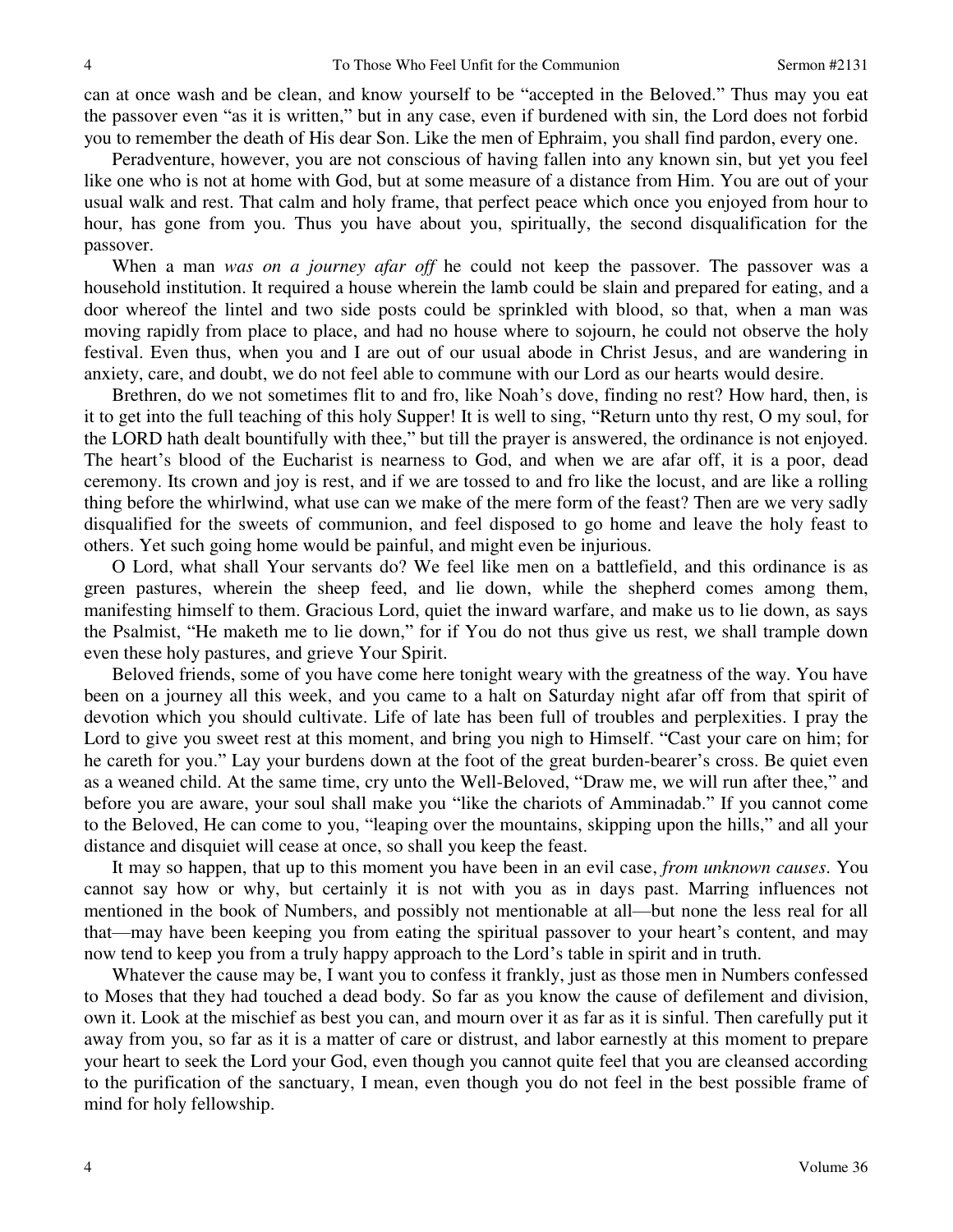Some *supposed disqualifications* may be removed by an act of faith, or by a fuller knowledge. Do you fear to come because you have such little faith? May not the little children have their supper as well as the grown up sons? Are not these precisely the members of the family who most need to be fed and comforted? The utter absence of faith would shut you out, but not the feebleness of it. Come, you little one, to you I say, "Come in, thou blessed of the LORD, wherefore standest thou without?"

 Do you hesitate because your joy is not now overflowing? Is this a sufficient reason for refusing to obey the command, "This do in remembrance of me"? Were the twelve full of joy at the founding of this feast? Had they no questions, saying, "Lord, is it I?" May not the feast itself furnish the joy? Is not the Lord of the feast your exceeding joy? If you cannot bring joy with you, come, that you may find it here.

 Do you say, I am spiritually weak in all points? Again I ask, is that a reason why you should not feed on the best of food? It seems to me that it is a chief reason why you should feed often and heartily. "Eat ye that which is good" is a safe prescription for you, and a generous invitation from your Lord. Greatly you need it, freely take it. The supply of heavenly bread is intended for those who are faint. "He hath filled the hungry with good things." He will fill you.

 Do you complain that you feel so useless? This is a deplorable fact, but what has it to do with the matter in hand? Are you to come to your Lord's table because you are useful to Him? Nay, but that the Lord Jesus may be useful to you. Surely this is not a wage, but a provision of free grace. You do not bring the feast, your part is to receive it. So only can you become useful to Christ as Christ is abundantly useful to you. You cannot help to feed the multitude till your Lord first puts the bread into your hands. Come now and take what He has blessed.

 I know, that for many reasons, the choicest saints at times deem themselves disqualified for this holy banquet, and I have sometimes thought that that is not altogether an ill feeling, at any rate, it is a symptom of many healthy things. If I felt myself worthy in any sense, except the Scriptural one, I should infer from my self-satisfaction that I was unworthy. This table is no place for Pharisees. Where the Savior presides, there may come none but sinners saved by His grace. If you have merits of your own which you can boast, and no sin to confess, you are not the man for whose salvation the Substitute has shed His precious blood! How could He atone for those who have no fault?

 But if you are a sinner, you are the sort of person whom Jesus came to save. Jesus is the sinner's friend. He will be yours if you go to Him in that capacity. How can we commemorate the shedding of His blood unless we daily feel that we have solemn need to be washed therein? How can we remember Him except as we see how we derive all from Him? Jesus is never seen to be a full Christ except by those who feel their own emptiness apart from Him. He is never prized at a true value by those who have a high esteem of themselves. A broken heart knows best His power to comfort. A bleeding heart sees best His power to heal. If you are sensible of your unworthiness, you are not unworthy in the Scriptural sense, but may freely come.

 For my own part, I enjoy my holiest seasons when my heart lies low before the Lord. No communion is more intensely sweet than that which washes His feet with tears and covers them with kisses of penitential love. When I have been most ashamed of myself, my Lord has been most glorious in my eyes. When I have, in shame, covered my face, He has, in love, uncovered His own countenance. Come, then, you weeping saints, for I know that you seek Jesus, and you are such as He welcomes to His table! Bring your disqualifications and turn them into confessions of sin, and these, by increasing your hunger, will enable you the better to enjoy the provisions of that sacred table where Jesus is both the host and the food, the bread and the wine, and yet the Master of the feast. Thus much upon those hindrances and disqualifications. It is not a cheering theme.

**II.** But now, secondly, though we feel and lament our want of preparation, WE MAY STILL COME TO THE FEAST.

Let us, to some extent, follow in the tracks of the men of Hezekiah's time.

*They forgot their differences*. The one nation had been rent into two, and even in Hezekiah's time there was ill feeling between Ephraim and Judah, but the king of Judah overlooked his boundaries, and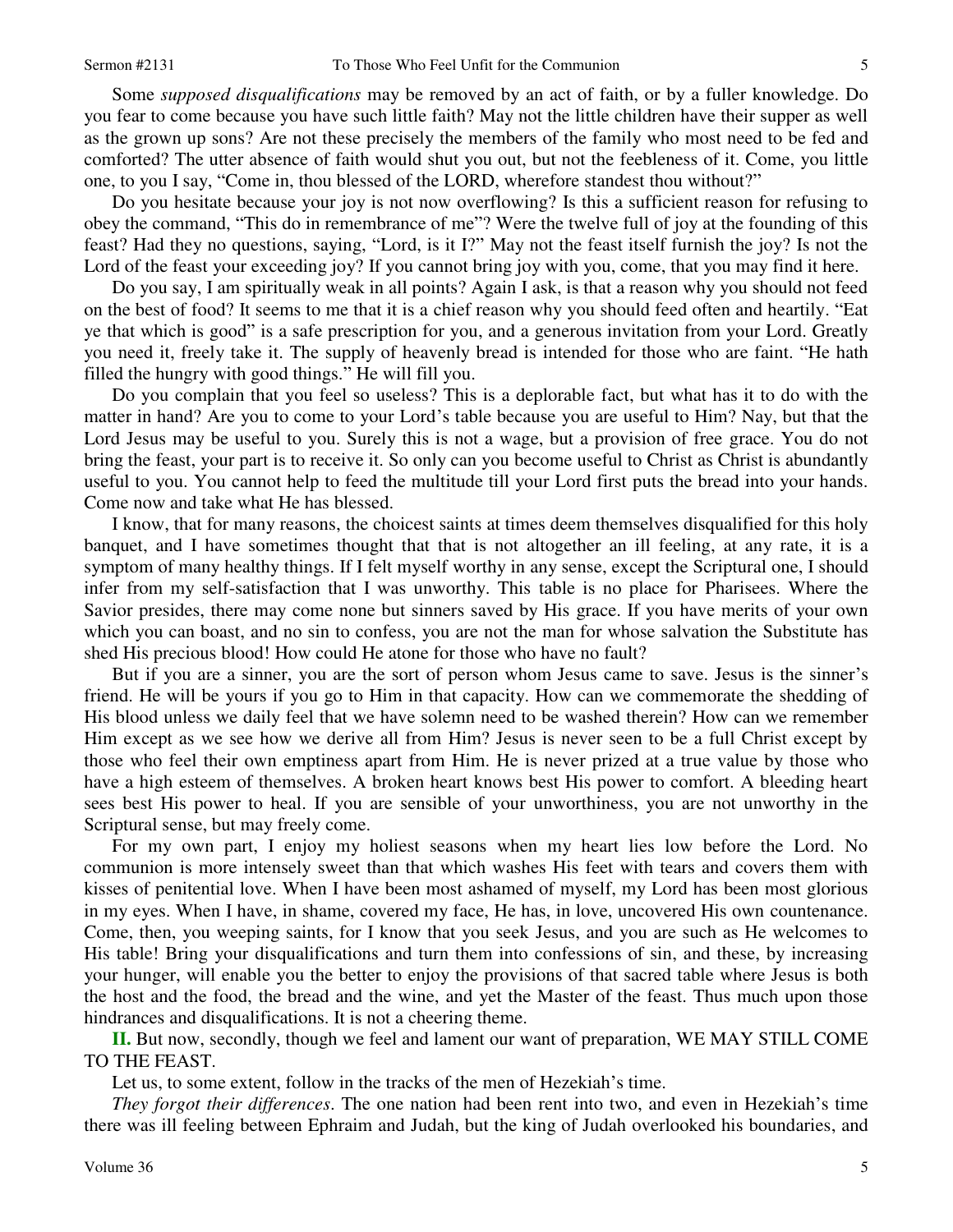we read that the posts passed from city to city through the country of Ephraim and Manasseh, even unto Zebulun, and many of Asher and Manasseh and Zebulun humbled themselves, and came to Jerusalem. Political and personal feuds were forgotten. They were one family, and they recognized the relationship, and gathered to the one table.

 I trust none of us are at variance with others, but if we are, let us make peace at once. This we can do on the spot, let us put away every angry and unkind thought. From this foul stuff let all our bosoms be purged at once. The memorials of our dying Lord have slain all our enmity, and given life to our love. This will be a great help towards coming fitly to the table.

 We read that when the tribes assembled *they removed the idol*s. They took all the altars that were in Jerusalem, and cast them into the brook Kidron. This was a fine beginning for men who did not feel quite up to the mark.

 Come, brethren, let us down our altars of creature worship, cut down the groves of carnal confidence, and break up the graven images of unholy love. If there is anything in our heart that has usurped our Lord's place, let us each one to himself sing very softly this verse—

### *"The dearest idol I have known, Whate'er that idol be, Help me to tear it from its throne, And worship only Thee."*

NOW, open your heart to Jesus, and give Him all your love. He is worthy of much more. Young man, have you any ambitions that are apart from Christ's glory? Break them as with a sledge hammer at this moment. Christian man, have you any glory apart from the cross of Jesus? At this moment crucify it. Nail your glory to His cross, and have done with it. Dear Sister, are there any loves of yours that are alien to the love of Christ? Have you any secret delight which you could not expose to His view? Any alabaster box which you would not cheerfully break for Him? Come, cast away all idols. You cannot keep the feast aright till this, at least, is done, but this accomplished, you may observe it with gladness.

 How I long to hear the breaker's hammer going. Can it not be done at once? Unless those idols have been so long set up in your heart that there is a question whether you love the Lord at all, they will readily fall from their pedestals. If you love Jesus, your spirit will make your hands quick at this sacred iconoclasm, till you shall have broken down every image which now defiles the temple of your soul.

 That done, those who were not all that they desired to be, yet *endeavored to prepare their hearts*. "Hezekiah prayed for them, saying, The good LORD pardon every one that prepareth his heart to seek God, the LORD God of his fathers." Do you long to seek God tonight? Then there is access for you. I can truly say for myself, that I long, above everything, to meet with my God and Savior at the table. Though I be in myself unworthy, yet I cannot live without my Lord. I must have Him, and nothing else will satisfy me short of fellowship with Him.

 No outward sign, no bread, no wine, no fellowship with God's people will content me, my heart is hungering for her Savior. My Lord, my God, my heart cries after You! As the thirsty hart in the wilderness pants for the water brooks, so does my heart cry out for God, the living God. Is it so with you? Surely the best sort of preparation is already commencing in your soul. Let your heart take its full of this longing and pining, that is the way in which you will be enabled to come to the sacred table without being an intruder, and without missing the blessing.

 Note, next, that Hezekiah *made open and explicit confession unto God* that these people were not as they should have been. He did not excuse them, but he came before God and cried, "The good LORD pardon every one that prepareth his heart." Herein is wisdom. If our hearts are longing after God, let us confess our neglect of meditation, our failure in private prayer, our forgetfulness of self-examination, and our failure in all those other preparations which are so appropriate to this blessed memorial of our Lord. Thus drawing nigh with sorrow and regret, and with the humble resolve that, in the future, your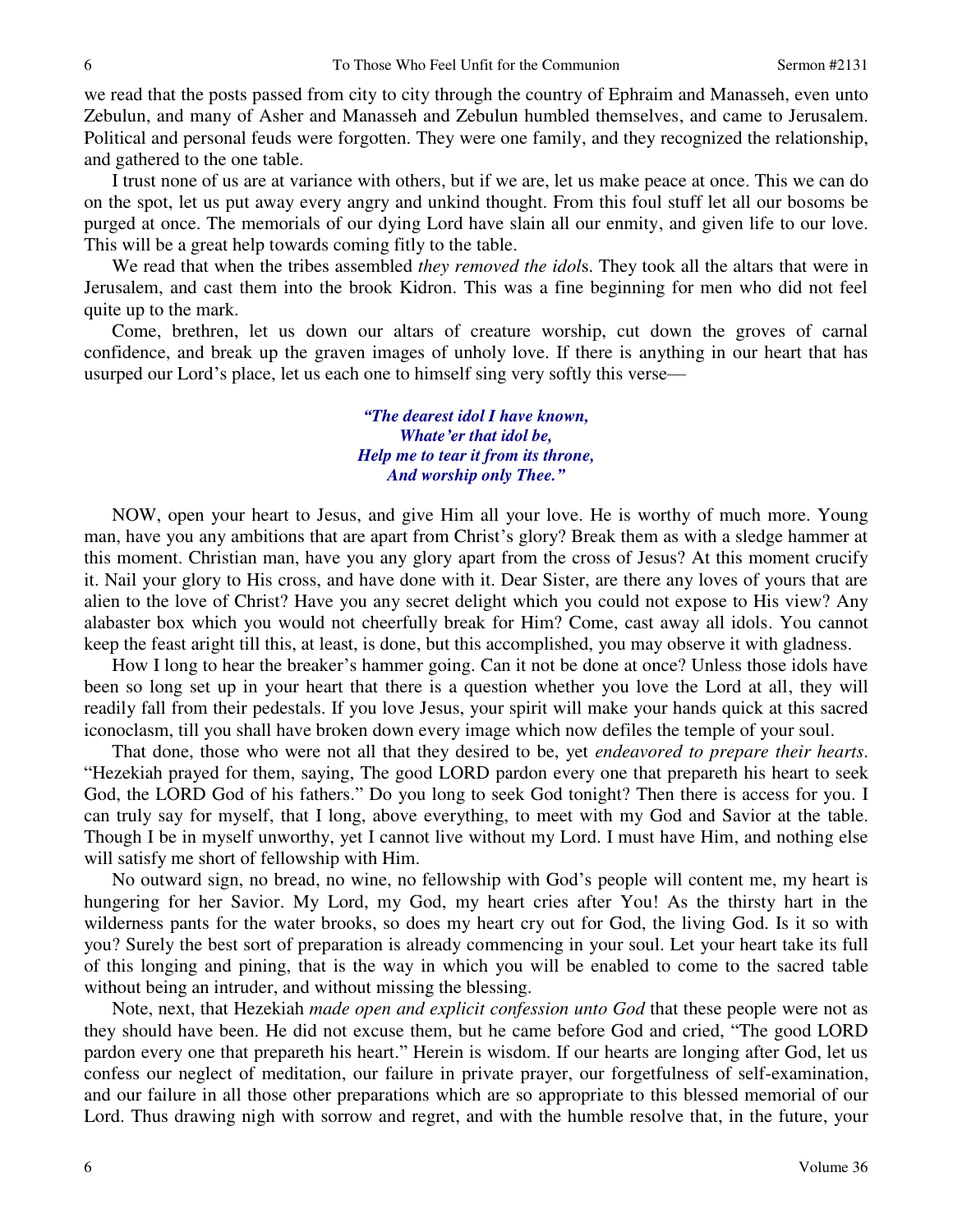heart shall endeavor to dwell nearer to the Lord, and further off from the defiling influences of a dead world, you will in spirit and in truth commune with Him who never yet sent a penitent from His presence without saying, "Peace be unto you."

 Confession made, *let prayer ascend to heaven,* "The good Lord pardon every one of us everything in wherein we have been lax, or deficient, or erring. O You heart-searching God, forgive Your servants and accept us in Christ Jesus." Thus purified and made white by instantaneous pardon, we need not hesitate to keep the feast. With desire have we desired to feed upon our Lord, who is the true passover, and He will not refuse us. Even to Laodicea He said, "Behold, I stand at the door, and knock," even to those who dwell in that lukewarm church He promises to sup with them, if they will but admit Him, and therefore, we are sure that He will sup with us, even with us, though we come blushingly, and with shame upon our faces.

**III.** We come, in the last place, to notice, that IN SO COMING, WE MAY EXPECT A BLESSING.

 If we do but come with a prepared heart, and great longing of soul, even though we confess ourselves to be disorderly, and have to plead with the Lord to forgive our unfitness, yet He will, without fail, meet with us and enrich us with the blessing which we seek.

 God's ways of acting are the same in all ages, and if Hezekiah and his people won the blessing, and "praised the LORD day by day, singing with loud instruments unto the LORD," even we may look for the same joy and holy exultation. We read that they "kept the feast of unleavened bread seven days with *great gladness."*

 Beloved, I want you to enter into that great gladness tonight. If there is any place where we are bound to be glad, it is at the Lord's Supper. Remember, this is no funeral feast, it is no memorial of one who lies rotting in the grave. Here we remember that Jesus died, but we also hear those prophetic words, "Until I come." He lives, and He shall shortly come with all the glory and majesty of heaven to claim the kingdoms as His own, and to judge the nations in equity.

 Therefore have we joy as we come to the table. It is a memorial of a death by which the life of myriads was purchased. It is the memorial of a great struggle which ended in the most glorious of all victories. "It is finished," is the banner which waves over us. Such a victory is a joy forever, let it be gladly commemorated.

 Here we celebrate the feast of pardoning love delighting itself in being enabled justly to spare the guilty. Here is the feast of redeemed bondsmen, the jubilee of emancipation from everlasting slavery. We come hither as those that are alive from the dead to feast with Him, who, in very truth was slain, but who has risen again, and has become our life and our joy. Oh, for a well-tuned harp! Bring an instrument of ten strings and the psaltery, and let every string be awakened to ecstasy on behalf of Jesus, to set forth in worthy notes His passion and His triumph.

 There was great gladness in Israel, even among the men of Ephraim who were not ceremonially fit to keep the passover, and following upon this, there was *great praise to God*. They continued singing unto the Lord all the day. The Levites and the priests and the people joined with them, and they brought forth loud instruments to add to the volume of their music. Notice the words, "singing with loud instruments unto the LORD." They employed everything by which to express their overflowing gratitude, their glowing joy.

 I pray that my Lord's servants may fetch out their loud instruments tonight to sing unto Him who loved us, and gave Himself for us. Let us lift up the song, "Worthy is the Lamb, for thou wast slain, and have redeemed us unto God by thy blood. Thou shall reign for ever and ever, King of kings and Lord of lords. Unto thy name be hallelujahs throughout eternity." Oh, for the cymbals, the high-sounding cymbals, that, with their mighty clash, we might express something of the overpowering joy of our spirit before the living God!

 Brethren, these were the very people who kept the passover, "not according as it was written." They came ill-prepared, unpurified, and utterly unfit, but God blessed them, and helped them to get ready for the holy feast there and then, and I trust He will do so now to those who desire it. How much I long that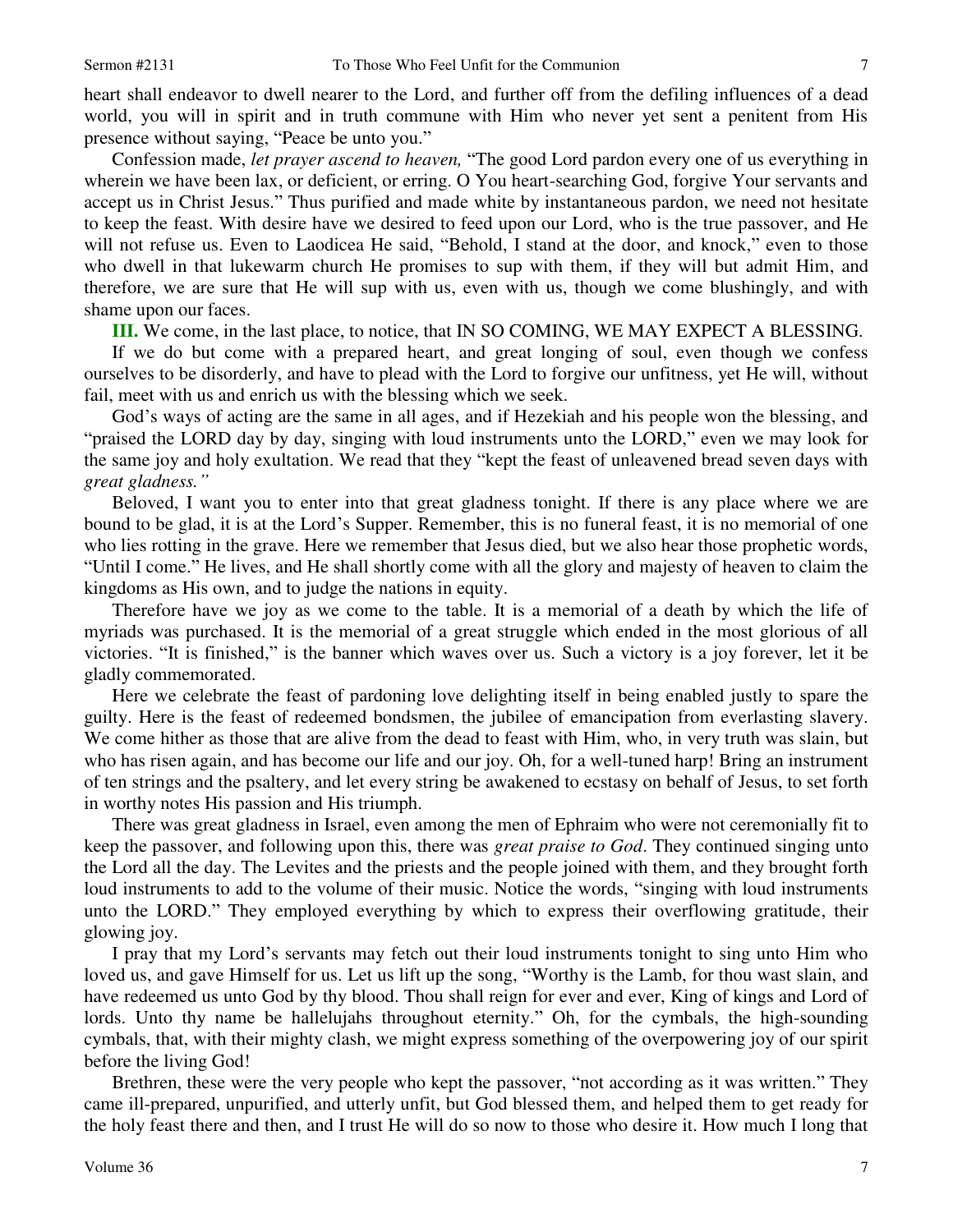all of you Christians—half-asleep Christians, lukewarm Christians of a doubtful sort, Christians whose right to commune is gravely questioned by yourselves—I long that you may be quickened on a sudden by the Holy Ghost, who is still in the midst of the church, that you may at once delight yourselves in the Lord, and feel a holy nearness to Christ, and a heavenly exhilaration at the mention of His name. So will you eagerly praise the Beloved of your soul, and bid all that is within you bless His holy name!

 Added to this, in the passover in Hezekiah's days, there was *great communion with God,* at least the outward sign of it, for "they did eat throughout the feast seven days, offering peace offerings and making confession to the LORD God of their fathers." In those sacrifices other than sin offerings, a part was put on the altar for God, and a part was given to the priest and the worshipper to feast upon, that they might thus, in symbol, hold fellowship with God.

 Oh, for a measure of hallowed fellowship with God at this time! Many of you know what it means. If you do not, I cannot explain it to you. You must taste and see for yourselves. May it be with us tonight as it was with the elders on the side of Sinai, of whom it is written, "They did see God, and did eat and drink." What a wonderful combination! Yet what an instructive conjunction! "They did see God, and did eat and drink." Oh that we might eat and drink with our Lord at this time as men eat with their friends! May we now see that face which no earthly eye can see! May we hear that voice which sounds not in mortal ear, but penetrates the soul! Oh, that we may see Him who is invisible! We may do so even now. I mean even you, who feel least prepared, can yet enjoy this supreme delight. Oh, that you may do so till you assure me that I have not told you the half of what you now taste and feel.

 I pray the Lord that the soft south wind may blow warmly across this congregation, till all the winter is gone from your spirits, and you feel the icebergs within your souls dissolved and running away in streams of praiseful gratitude to Him who has loved you of old and now manifests Himself to you. There is a secret charm, a silent energy of the Holy Spirit, which, in quiet, He can exert over the minds of His people, and I pray that you may know it now, even you that are least prepared for the engagement which at this moment lies before us.

 Then there came upon the people *a great enthusiasm,* insomuch that they resolved to have another seven days of holy convocation, just as Solomon did when they consecrated the temple. We are told that "they took counsel to keep other seven days: and they kept other seven days with gladness." I love to find people so possessed with the Spirit of God that they say, "That service was by far too short. I wish it had kept on for another hour." I love to see them lingering, as if they could not quit a place in which they have been so greatly blessed. How pleasant to go away, not loathing, but longing, and watching till another Sabbath shall come, that we may hear again of the same sacred matter, and feel again the same dew from the Lord!

 How we tremble lest the heavenly blessings should be withdrawn! for we feel that we can no more command them than we could bind the sweet influences of the Pleiades, or loose the bands of Orion. Since we have been in the sacred chambers of the King, we have feared lest our golden keys should be missing, so that we could not enter into His treasury again, or again approach His seat. You know how you feel when your heart sings of the place

#### *"Where congregations ne'er break up, And Sabbaths have no end."*

When you long for that protracted worship, it shows that God is very present with you, and it was so with the people in Hezekiah's days, who, nevertheless, were at first unprepared for the Paschal festival! May you who are now dull become so joyous that you are eager to turn a seven days' feast into fourteen, may your enthusiasm know no bounds, may you rise as on wings of eagles, and maintain your highest soaring for many a day!

 Furthermore, this brought about *a great liberality*. Everybody wanted to offer sacrifices, everybody was anxious to feed his poorer brethren, the king gave a thousand bullocks and seven thousand sheep,

8